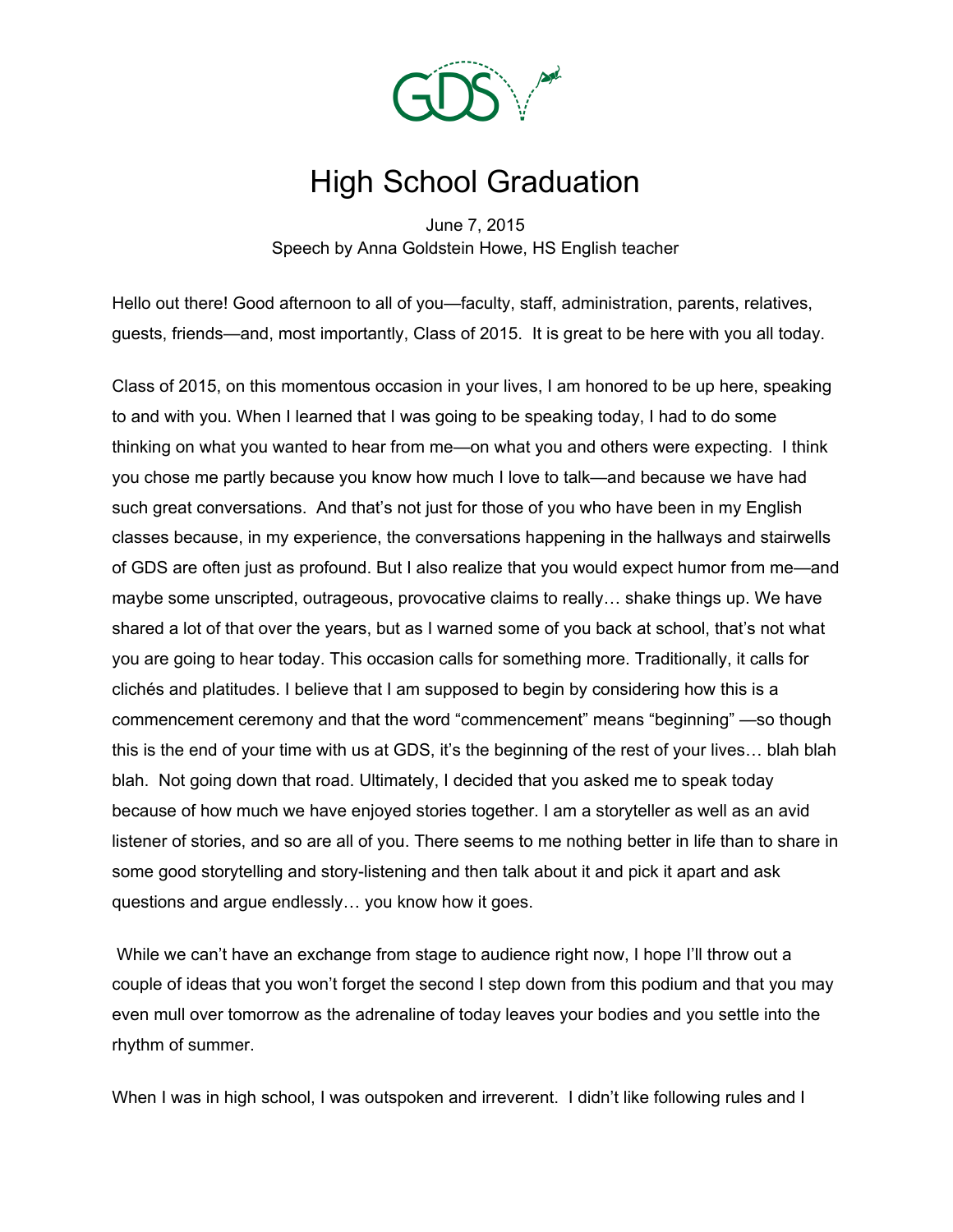was… hard to contain. I know, that's very difficult to imagine because of how unassuming, quiet, rule following, and demure I am today. As fate would have it, I returned to my high school, nearly a decade later, as a so-called "adult," to teach alongside my former teachers. I was humbled and a bit self-conscious, and so I gratefully allowed them to mold me into a teacher. I saw my work at my alma mater as part of my finally growing up—as a redemption of sorts. When I stood before my seniors as they graduated that year, I warned them to put aside their adolescent cynicism, to enter adulthood realizing how much they still had to learn and to be open to it. Many years and a couple of schools later, I stand before you in a different posture. I am an experienced teacher now, older, and I'm a mother. This lends a new perspective, and I find myself with a different message. Now when I look back to that rebellious teenager I once was, I see that she actually understood a lot more than she later gave herself credit for. Her cynicism was, in many cases, warranted. Her commitment to unmasking phoniness and sniffing out hypocrisy was right on—as is yours. Right now, today, there is so much that you actually get. Don't discount that. Hold on to that, because you will need that confidence later. You actually see things more clearly today than many of the so-called adults around you. So when I get to the end of this speech, the part where I'm supposed to define you and then list off all of our grand expectations for you…well, take that part with a grain of salt.

So let's get serious. Whether you arrived at GDS fourteen years ago or just this past September, you sit here at this moment as a graduating class, like many have sat here before you; and as you walk across this stage today, you will join the ranks of adults that can call themselves GDS alumni. This is more than a badge—it is a shared inheritance of an uncompromisingly intellectual and ethical institution. I think right now it's important for us to reflect on what it is that makes being a student and graduate of GDS so important. And so I think we should bring up the GDS bubble metaphor that's trotted out so often—and maybe it's time that we deconstruct it and—dare I suggest—put it to rest.

(To the students) Bear with me while I first try to present the premise.

(To the audience) It goes something like this: GDS is a bubble. The bubble signifies a separate world—a utopian, rarefied world that is starkly different and even at odds with the "real world."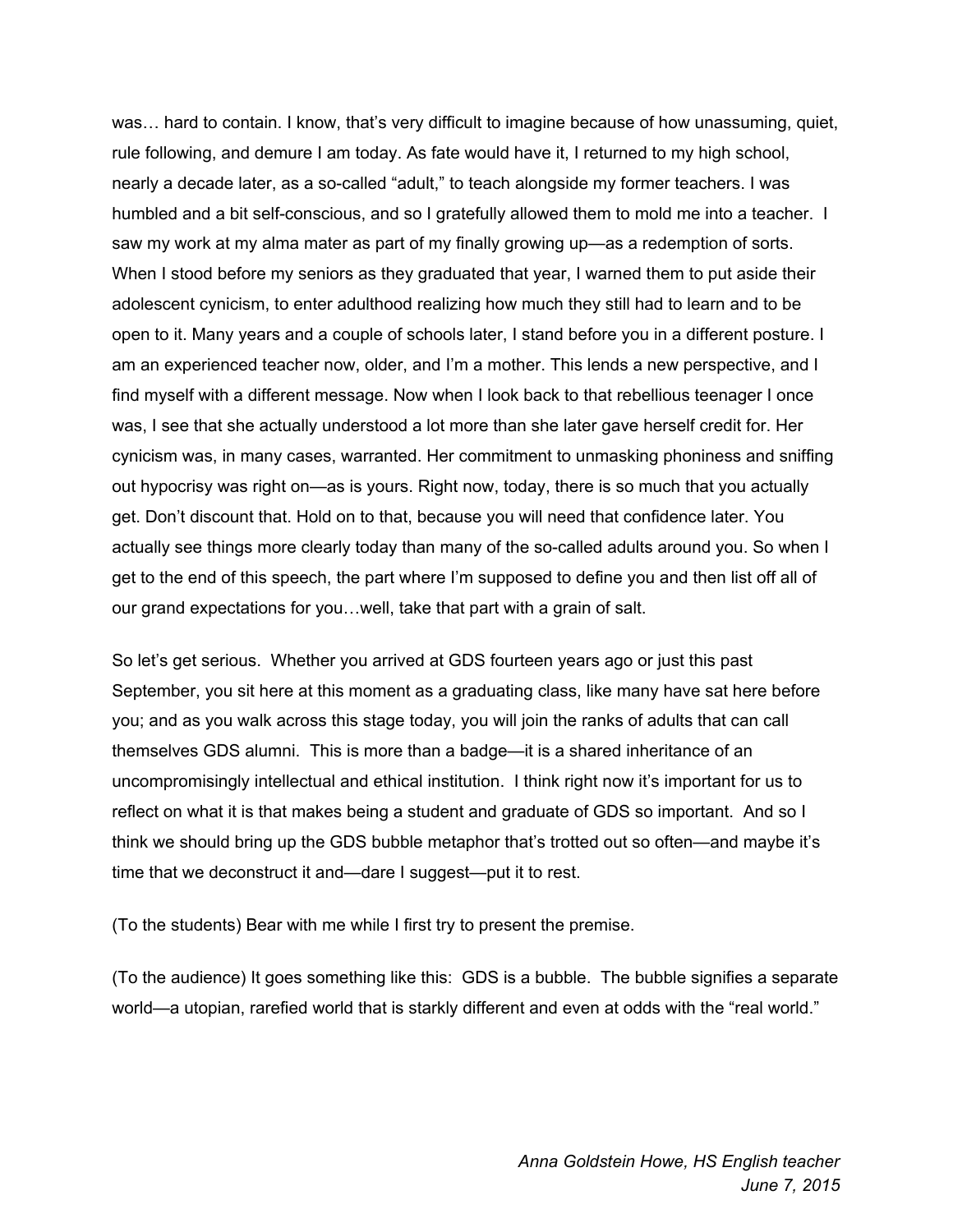First of all, I have to comment on the imagery. Bubble? Really? Well, I'm no scientist, but I'm pretty sure that a bubble is a sphere of liquid that's filled with gas. Hmmm. Not loving the comparison. Science aside, the imagery of the bubble conjures up childhood innocence, magic, and fragility. Bubbles are ephemeral. Bubbles are not grounded. Bubbles always burst. This also seems to me nothing like GDS. Does the foundation you've built while studying at GDS—reading closely and critically, considering multiple sources while piecing together our pasts, writing analytically, composing music and poetry, solving abstract mathematical equations, observing scientific phenomena, acting in plays, speaking in multiple languages, glimpsing other cultures, competing on the athletic field, connecting with our outside community in authentic service projects…do all of these experiences seem childlike and ephemeral to you? Full of just air and no real substance? I hope not.

At GDS people from all different walks of life can learn together and laugh together and develop amazingly close relationships based on their many points of found commonality while still seeing and celebrating how different they are from one another. But, according to this metaphor, that's not what the "real world" is like. The Real World. Capital R. Capital W. The one you are allegedly about to enter. So let's talk about this Real World. When exactly do you enter this supposed "real world"? Is it waiting for you as you cross this stage? Is it tonight when you go home to sleep? Is it in the fall when you go off to college or to some amazing adventure during your gap year? Is it when you graduate from college? From grad school? What if you don't leave school until you're 30? Is that when you'll enter the Real World? Because all of this implies that school is not the real world, that school, in part, keeps you from entering the Real World. School is the bubble. But what about when you follow the passions you've developed while you were living your lives through all of these schools and finally embark upon a career? Is that first "real job" when you leave the bubble? If there's anything that our GDS education has taught us, it's that there is no one set of experiences that can be held up and validated as "real" while others' lived truths are dismissed as less so. Following this logic, then, our experience at GDS is no less real than anyone's experience at any institution. GDS is not a bubble—GDS is an intentional community, where the realities of the outside world, no matter how tragic, ugly or horrifying, demand our attention, discussion and action— and we give it. The fact that we learn together here and make it joyous—that on any given day you can walk into a classroom and overhear intense debates on the heaviest of topics, while right next door you can witness the playfulness and deep respect that all of us have for each other—that isn't unrealistic. That's not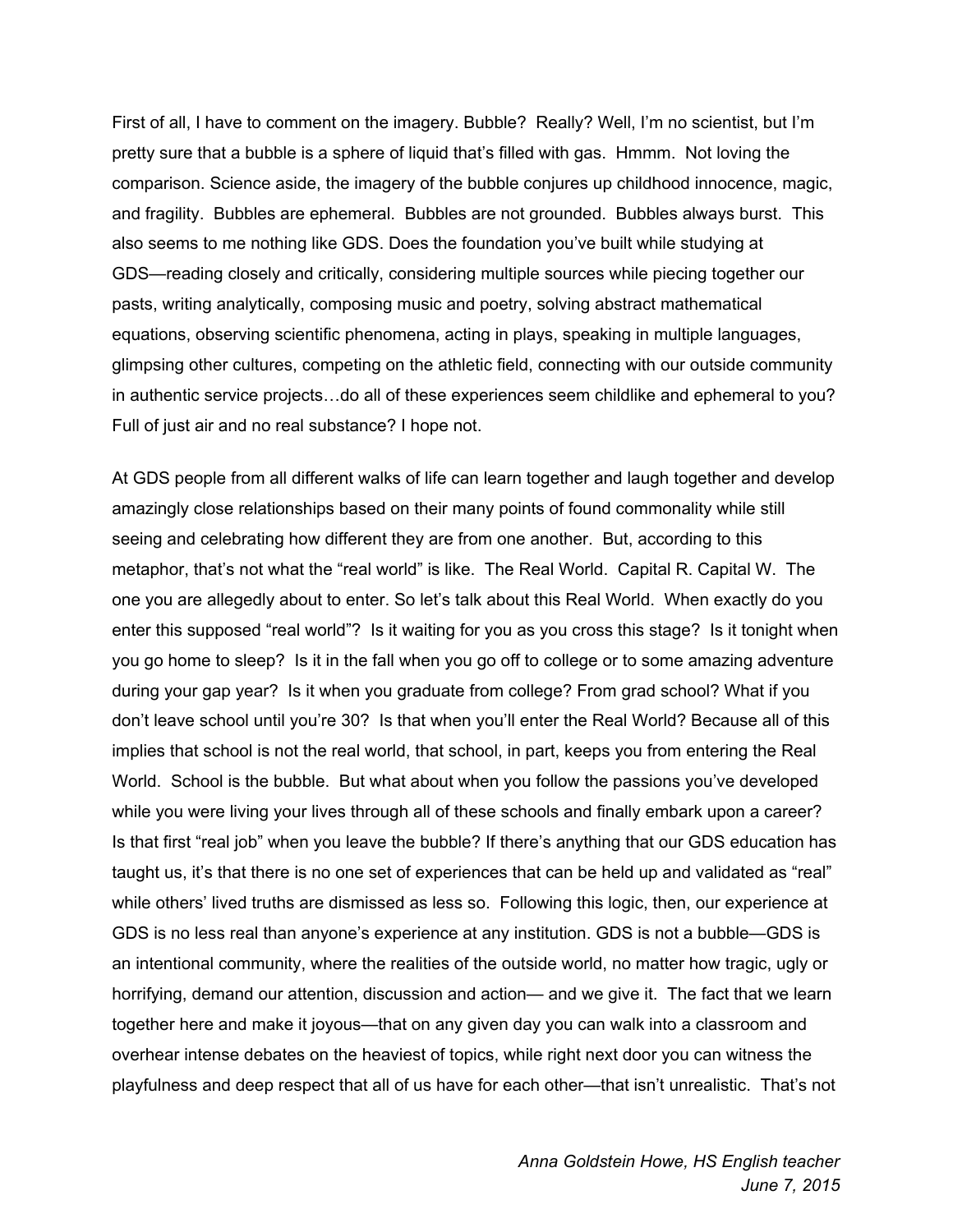hot air. That's what learning should feel like everywhere! And places where it doesn't feel that way are no more "real" than we are—they are just places in need of some of this. They need us. They need you. You need to scatter throughout the world and make other institutions great. You know what's possible.

As you graduate from GDS today, it's important to understand both the freedom that this allows you as well as the responsibility that this requires. You have been given a gift that can never be taken from you—the gift of a foundation of knowledge, a way of seeing the world, of questioning it, engaging with it and feeling empowered to do something about it. This gift carries a weight. It means that you have to pay it forward in some way. What way? That is for you to decide. And that's the freedom part. An education like this one should endow in each of you a sense that you are important, unique, and special. Just think about it: there is no one else in the world that is just like you. You, each of you, are the only ones.

So, storytellers, it's time to write your stories! You are walking into a world that has, in many ways, been perverted by generations before you. A world crippled by poverty and hatred and division—but also a world that possesses indescribable beauty. You need to seek out the beauty and find ways to overcome the ugliness. That's a lot to ask—and I don't expect you to answer that call from me or from anyone else. In fact, I don't want you to worry about what any one of us expects. Look to yourself to find the answer. I am not going to stand up here and tell you to change the world—it's too tall an order and it's not mine to give. What I want you to do is take what you have been given and write your own stories—ones that don't include eye rolling about injustice, ones that don't include hate and dominance, ones that don't include people being trapped by race or by gender or by class or by sexual orientation. You get to write the story now, so write what you'd like to read.

Oh, and keep reading—had to fit in that plug here: keep reading literature. It can save you.

Class of 2015, it may not always seem it, but we trust you. We have been here, watching you, teaching you, learning from you, always so proud of who you were—and now, who you are. We're not just proud of what you have accomplished on paper, not just proud because of the diplomas that you'll receive today or the awards or the college acceptance letters. We're proud because of who you have shown yourselves to be—in the small moments, the quiet, private times where you weren't performing, when you thought no one was watching. We were. And we